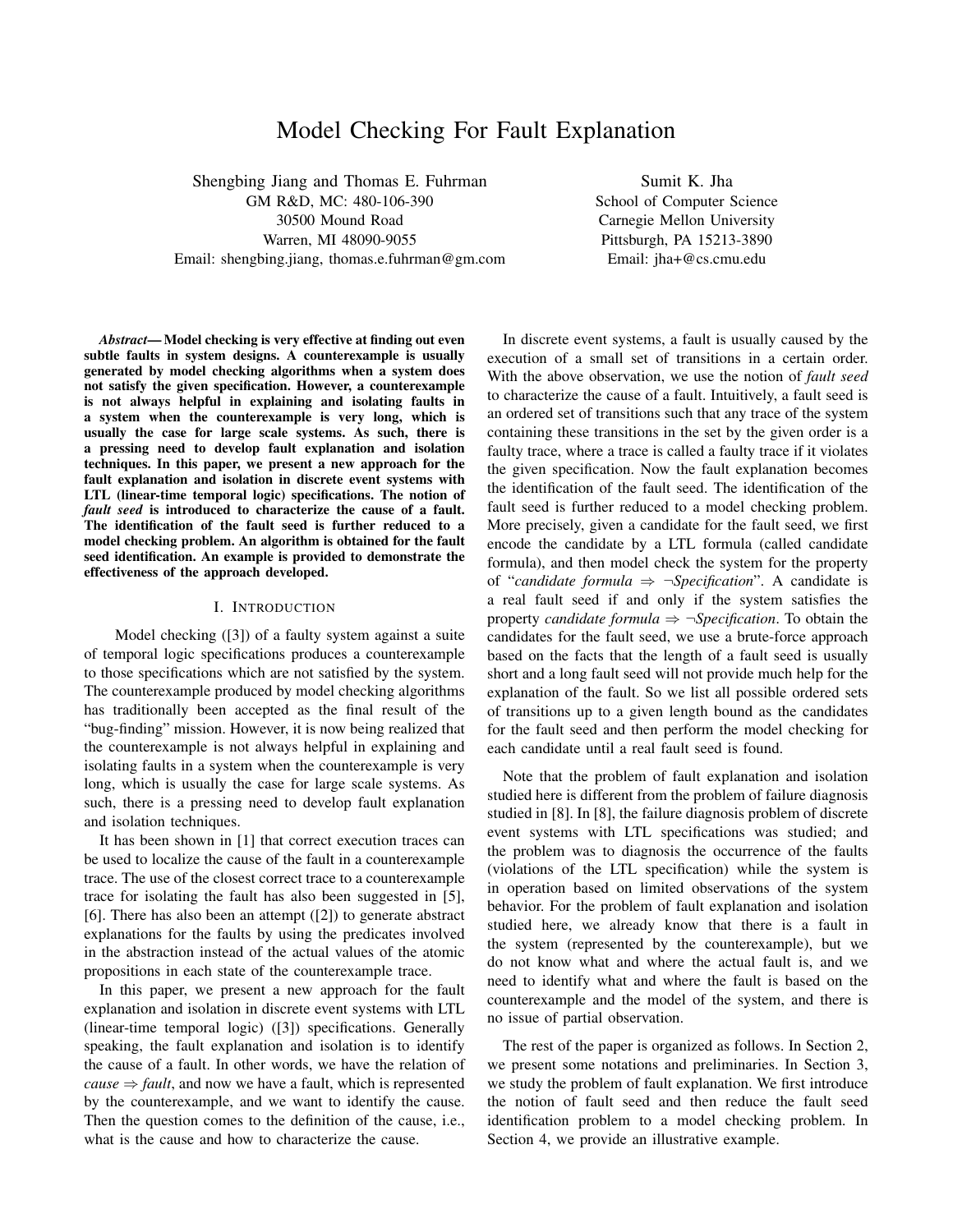#### II. NOTATIONS AND PRELIMINARIES

In this paper, we use LTL temporal logic to express the specifications of discrete event systems. In the following, we give the definition of LTL. For a complete introduction to temporal logic, readers may refer to [4].

Let AP be a finite set of atomic proposition symbols. Using the atomic propositions and boolean connectives such as conjunction, disjunction, and negation, one can construct more expressions describing properties of states. However one is also interested in describing the properties of sequences of states. Such properties are expressed using *temporal operators* of a temporal logic. LTL temporal logic is a specific temporal logic formalism. The following temporal operators are used in LTL for describing the properties along a specific state-trace:  $X$  ("next time"),  $U$  ("until"),  $F$ ("eventually" or "in the future"),  $G$  ("globally" or "always"), and  $B$  ("before").

LTL formulae are generated by rules P1-P3 given below.

- P1 If  $p \in AP$ , then p is a LTL formula.
- P2 If  $f_1$  and  $f_2$  are LTL formulae, then so are  $\neg f_1$ ,  $f_1 \vee f_2$ , and  $f_1 \wedge f_2$ .
- P3 If  $f_1$  and  $f_2$  are LTL formulae, then so are  $Xf_1$ ,  $f_1Uf_2$ ,  $Ff_1$ ,  $Gf_1$ , and  $f_1Bf_2$ .

Next we give the semantics of LTL, which is defined over infinite proposition-traces. Let  $\Sigma_{AP} = 2^{AP}$ , then  $\Sigma_{AP}^*$  be the set of all finite proposition-traces over AP, and  $\sum_{AP}^{\infty}$  be the set of all infinite proposition-traces over  $AP$ . For a LTL formula f and  $\pi \in \Sigma_{AP}^{\omega}$ , the notation  $\pi \models f$  (resp.,  $\pi \not\models f$ ) means that  $f$  holds (resp., does not hold) along the infinite proposition-trace  $\pi$ . The relation  $\models$  is defined inductively as follows, where we assume that  $f_1$  and  $f_2$  are LTL formulae, and for  $\pi = (L_0(\pi)L_1(\pi)\cdots) \in \sum_{A}^{\omega} p, \, \pi^i = (L_i(\pi)\cdots)$  for any  $i \geq 0$ .

1) If 
$$
f_1 \in AP
$$
, then  $\pi \models f_1 \iff f_1 \in L_0(\pi)$ .  
\n2)  $\pi \not\models f_1 \iff \neg(\pi \models f_1)$ .  
\n3)  $\pi \models \neg f_1 \iff \pi \not\models f_1$ .  
\n4)  $\pi \models f_1 \lor f_2 \iff \pi \models f_1$  or  $\pi \models f_2$ .  
\n5)  $\pi \models f_1 \land f_2 \iff \pi \models f_1$  and  $\pi \models f_2$ .  
\n6)  $\pi \models Xf_1 \iff \pi^1 \models f_1$ .  
\n7)  $\pi \models f_1Uf_2 \iff \exists k \ge 0, \pi^k \models f_2$  and  $\forall j \in$   
\n $\{0, 1, \dots, k-1\}, \pi^j \models f_1$ .  
\n8)  $\pi \models Ff_1 \iff \exists k \ge 0, \pi^k \models f_1$ .  
\n9)  $\pi \models Gf_1 \iff \forall k \ge 0, \pi^k \models f_1$ .  
\n10)  $\pi \models f_1Bf_2 \iff \forall k \ge 0$  with  $\pi^k \models f_2$ ,  $\exists j \in$   
\n $\{0, 1, \dots, k-1\}, \pi^j \models f_1$ .

A discrete event system is a 6-tuple  $M_{DES}$  =  $(S, \Sigma, \mathcal{R}, s_0, \mathcal{L}, \mathcal{AP})$ , where S is the state set,  $\Sigma$  is the event set,  $R \subseteq S \times \Sigma \times S$  is the transition relation,  $s_0$  is the initial state,  $AP$  is the set of atomic propositions, and  $\mathcal{L}: S \to 2^{AP}$ is the labeling function that labels each state to a set of atomic propositions held in the state. Let  $S$  be a given LTL specification over the atomic proposition set AP.

A *state trace* (either finite or infinite) of the system  $M_{DES}$ is a sequence of states  $t = (s_0, s_1, s_2, \cdots)$  such that  $\forall i =$  $1, \dots, \exists \sigma_i, (s_{i-1}, \sigma_i, s_i) \in \mathcal{R}$ .  $(\sigma_1, \sigma_2, \dots)$  is called the  $\Sigma$  trace (also called event trace) associated with the state trace t; and  $(\mathcal{L}(s_0), \mathcal{L}(s_1), \cdots)$  is called the  $\mathcal{AP}$  trace associated with  $t$ .

The system  $M_{DES}$  can be transferred into a standard Kripke structure  $M$  ([3]) as follows:

$$
M = (X, R_{\Sigma}, x_0, \mathcal{L}_{\Sigma}, \mathcal{AP}_{\Sigma}),
$$

where  $X = S \times (\Sigma \cup \{\epsilon\})$  is the state set ( $\epsilon$  is the null event),  $R_{\Sigma} \subseteq X \times X$  is the transition relation with  $R_{\Sigma} =$  ${ (s, \sigma), (s', \sigma')) | (s, \sigma', s') \in \mathcal{R} }, x_0 = (s_0, \epsilon)$  is the initial state,  $\mathcal{AP}_{\Sigma} = \mathcal{AP} \bigcup \Sigma$  is the new atomic proposition set,  $\mathcal{L}_{\Sigma}: X \to \mathcal{AP}_{\Sigma}$  is the labeling function such that  $\forall (s, \sigma) \in$  $X, \mathcal{L}_{\Sigma}((s, \sigma)) = \mathcal{L}(s) \cup \{\sigma\}.$ 

For a state trace  $t = ((s_0, \epsilon), (s_1, \sigma_1), \cdots)$  in M, its associated  $\Sigma$  event trace is  $t^{\Sigma} = (\epsilon, \sigma_1, \sigma_2, \cdots)$ , its associated *AP* trace is  $t^{AP} = (\mathcal{L}(s_0), \mathcal{L}(s_1), \cdots)$ , and its associated  $\mathcal{AP}_{\Sigma}$  trace is  $t^{AP_{\Sigma}} = (\mathcal{L}(s_0), \mathcal{L}(s_1) \cup \{\sigma_1\}, \cdots),$ 

It is not difficult to find out that the  $\sigma$  labeled Kripke structure M has the same sets of  $\Sigma$  and  $\mathcal{AP}$  traces as the original discrete event system  $M_{DES}$ . Thus, from now on, we only consider the  $\sigma$  labeled Kripke structure system M. Let  $T_M$  denote the set of all infinite length state traces of M.  $\forall t \in T_M$ , t is said to be a *faulty trace* with respect to the LTL specification S if  $t^{AP} \not\models S$ , which is also denoted as  $t \not\models S$ . (Note that in this paper we require that the system  $M$  is non-terminating, i.e., at every state of the system there exists at least one out-going transition. This is because the semantics of LTL is defined over the traces of infinite length.)

A finite trace  $ce = (x_0, x_1, x_2, \dots, x_m)$  of M is called a *counterexample* with respect to the LTL specification S if the trace is a witness of the violation of the specification S. More precisely, if S is a safety specification then  $ce$  is a counterexample if and only if any arbitrary infinite extension of  $ce^{AP}$  violates the specification S, i.e.,  $\forall t_0 \in (2^{AP})^{\omega}$ ,  $ce^{AP} \cdot t_0 \not\models S$ ; if S specifies some liveness property then ce is a counterexample for S if and only if there is a  $x_i$  $(0 \le i \le m)$  in ce such that  $x_i = x_m$  and the infinite extension of ce along the cycle  $(x_i, x_{i+1}, \dots, x_{m-1}, x_m =$  $x_i$ ) violates the specification S, i.e.,  $ce(x_{i+1}, \dots, x_m)^\omega \not\models$ S. In order to distinguish the above two cases, if  $S$  is a safety specification then the counterexample ce is written as  $ce = ce_{safe} = (x_0, \dots, x_m)$ ; otherwise ce is written as ce =  $ce_{live} = ((x_0, x_1, \dots, x_i)), (x_{i+1}, \dots, x_m))$  with  $x_m = x_i$ .

## III. FAULT EXPLANATION

As we stated above, when a system fails the model checking, a counterexample will be generated by the model checker. To explain the violation of the specification based on the counterexample generated, we want to identify those transitions (represented by the transition labels) in the counterexample such that any trace including the ordered executions of those transitions is faulty. Those transitions are captured by the notion of *fault seed* defined below.

*Definition 1:* Given a system M, a LTL specification  $S$ , a counterexample  $ce$ , and an event trace  $sd$  $(sd = (e_1, \dots, e_k)$  if  $ce = ce_{safe} = (x_0, \dots, x_m);$  $sd = ((e_1, \dots, e_q), (e_{q+1}, \dots, e_k))$  if  $ce = ce_{live}$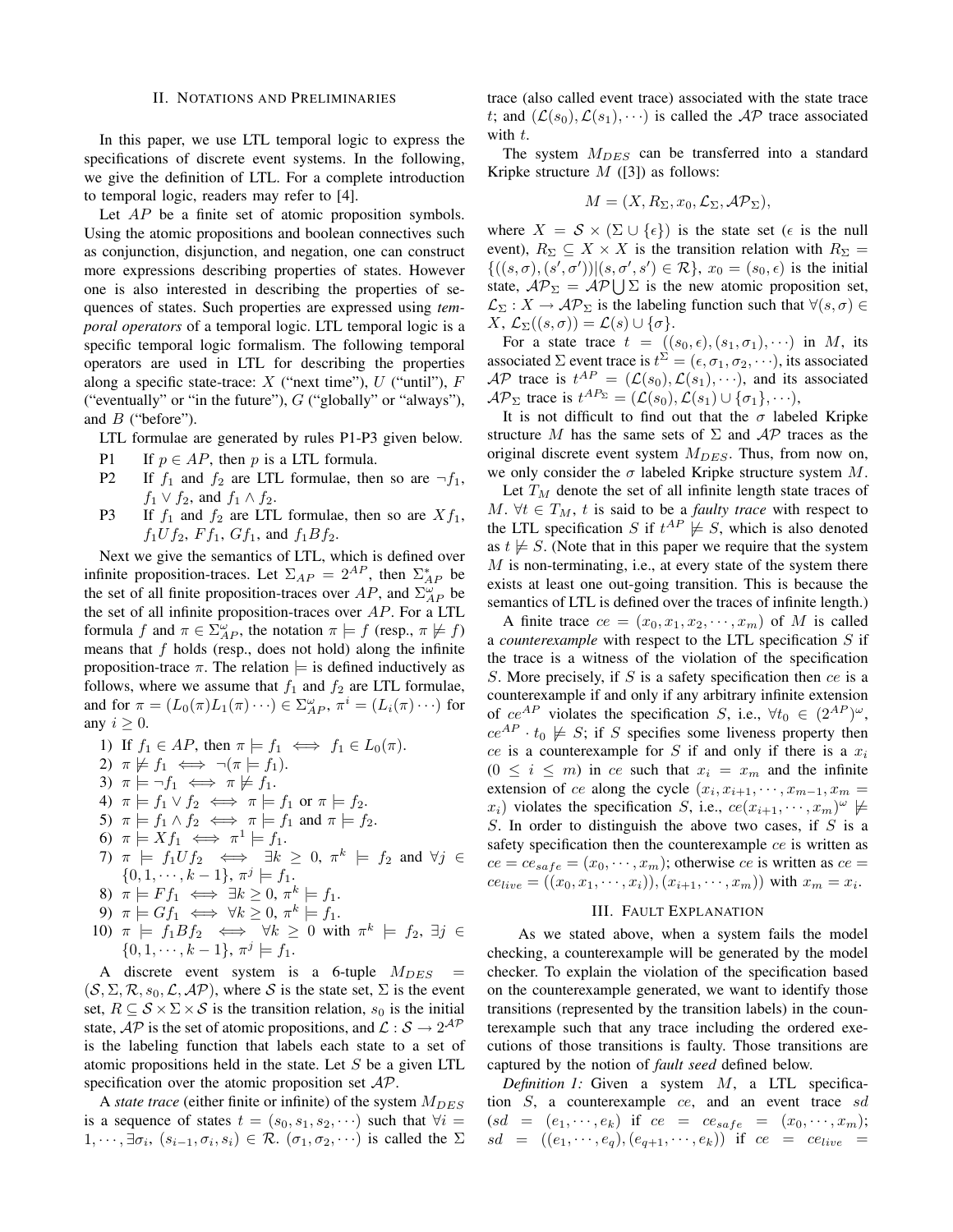$((x_0, \dots, x_i), (x_{i+1}, \dots, x_m)))$ , *sd* is called a *fault seed* for the counterexample ce if the following holds:

1)  $sd$  is orderly executed by  $ce$ .

The orderly execution of sd by ce is defined as follows. For the case of  $ce = ce_{safe}$ , let  $(\sigma_1, \dots, \sigma_m)$  be the event trace associated with ce, then  $sd = (e_1, \dots, e_k)$ is called *orderly executed* by ce if there exists a sequence of integers  $1 \leq i_1 < i_2 < \cdots < i_k \leq m$  such that  $\forall j = 1, \dots, k, \sigma_{i_j} = e_j$  and  $\forall j = 1, \dots, k - 1$ :

$$
\{\sigma_{i_j+1},\sigma_{i_j+2},\cdots,\sigma_{i_{j+1}-1}\}\cap\{e_j,e_{j+1},\cdots,e_k\}=\emptyset
$$

For the case of  $ce = ce_{live}, sd =$  $((e_1, \dots, e_q), (e_{q+1}, \dots, e_k))$  is called *orderly executed* by ce if  $(e_1, \dots, e_q)$  is orderly executed by  $(x_0, \dots, x_i)$  and  $(e_{q+1}, \dots, e_k)$  is orderly executed by  $(x_i, x_{i+1}, \dots, x_m)$ .

2) For any infinite trace  $t$  in the system, if  $sd$  is orderly executed by  $t$  as by  $ce$ , then  $t$  is faulty. The orderly execution of  $sd$  by an infinite trace  $t$ as by ce is defined as follows. For the case of  $ce = ce_{safe}$ , sd is said to be orderly executed by  $t$  as by  $ce$  if there exists a finite prefix of  $t$  such that  $sd$  is orderly executed by the finite prefix as defined above for the case of  $ce = ce_{safe}$ . For the case of  $ce = ce_{live} = ((x_0, \dots, x_i), (x_{i+1}, \dots, x_m)),$  $sd = ((e_1, \dots, e_q), (e_{q+1}, \dots, e_k))$  is said to be orderly executed by  $t$  as by  $ce$  if  $t$  is in the form of  $t = (x_0, x'_1, \dots, x'_j)(x'_{j+1}, \dots, x'_n)^\omega$ 

with  $x'_n = x'_i$ , and sd is orderly executed by  $((x_0, x'_1, \dots, x'_j), (x'_{j+1}, \dots, x'_n))$  as defined above for the case of  $ce = ce_{live}$ .

In the above definition, the orderly execution of  $sd =$  $(e_1, \dots, e_k)$  means that after the execution of  $e_j, e_{j+1}$  is the first one to be executed next among the events  $\{e_i, \dots, e_k\}$ . Also note that in Definition 1, event labels are used to identify the transition executions instead of the state atomic proposition labels. This is because the event labels could help us to locate those transitions.

The fault seed sd defined in Definition 1 can be encoded by the LTL formula  $f_{sd}$  over the atomic proposition set  $\Sigma$ (i.e., each event  $\sigma \in \Sigma$  is viewed as an atomic proposition), which is described below.

• For a safety specification, let  $ce = ce_{safe}$  =  $(x_0, \dots, x_m)$  and  $sd = (e_1, \dots, e_k)$ , then  $f_{sd}$  is defined as:

$$
f_{sd} = Ff_1
$$
  
\n
$$
f_j = e_j \wedge X(\wedge_{r=j}^k \neg e_r U f_{j+1}), \ j = 1, \cdots, k-1
$$
  
\n
$$
f_k = e_k
$$

• For a liveness specification, let  $ce = ce_{live}$  $((x_0, \cdots, x_i), (x_{i+1}, \cdots, x_m))$  and sd =  $((e_1, \dots, e_q), (e_{q+1}, \dots, e_k)),$  then  $f_{sd}$  is defined as:

$$
f_{sd} = Ff_1
$$
  
\n
$$
f_j = e_j \wedge X(\wedge_{r=j}^k \neg e_r U f_{j+1}), 1 \le j < k, j \ne q
$$
  
\n
$$
f_q = e_q \wedge G F f'_q
$$
  
\n
$$
f'_q = e_q \wedge X(\wedge_{r=q}^k \neg e_r U f_{q+1})
$$
  
\n
$$
f_k = e_k
$$

From the semantics of LTL and Definition 1, we have the following result.

*Theorem 1:* Given a system M, a LTL specification  $S$ , a counterexample  $ce$ , and an event trace  $sd$  $(sd = (e_1, \dots, e_k)$  if  $ce = ce_{safe} = (x_0, \dots, x_m);$  $sd = ((e_1, \dots, e_q), (e_{q+1}, \dots, e_k))$  if  $ce = ce_{live}$  $((x_0, \dots, x_i), (x_{i+1}, \dots, x_m)))$ , the following results hold:

- 1) sd is orderly executed by ce if and only if  $t_{ce^{\Sigma}} \models$  $f_{sd}$ , where  $t_{ce^{\Sigma}} = (\sigma_1 \cdots \sigma_m) \emptyset^{\omega}$  if  $ce = ce_{safe}$  $(x_0, \dots, x_m)$ , and  $t_{ce^{\Sigma}} = (\sigma_1 \cdots \sigma_i)(\sigma_{i+1} \cdots \sigma_m)^{\omega}$ if  $ce = ce_{live} = ((x_0, \dots, x_i), (x_{i+1}, \dots, x_m))$  with  $(\sigma_1, \dots, \sigma_m)$  is the  $\Sigma$  event trace associated with  $(x_1, \dots, x_m)$ ,  $(\sigma_1, \dots, \sigma_i)$  and  $(\sigma_{i+1}, \dots, \sigma_m)$  are the  $\Sigma$  event traces associated with  $(x_1, \dots, x_i)$  and  $(x_{i+1}, \dots, x_m)$  respectively.
- 2) For any infinite trace  $t$  in the system, the following two statements are equivalent:
	- If sd is orderly executed by t as by ce, then t is faulty.
	- $M \models (f_{sd} \Rightarrow \neg S)$ . More precisely,  $\forall t \in T_M$ ,  $t^{AP_{\Sigma}} \models (f_{sd} \Rightarrow \neg S).$

From Theorem 1, we know that a fault seed can be identified by model checking. We have the following algorithm for the identification of a fault seed with a given length. Given a system  $M$ , a LTL specification  $S$ , a counterexample ce (either ce =  $ce_{safe}$  =  $(x_0, \dots, x_m)$  or  $ce = ce_{live} = ((x_0, \dots, x_i), (x_{i+1}, \dots, x_m)))$ , a pair of integers  $(k_1, k_2)$  specifying the length of the fault seed to be identified in ce ( $k_2 = 0$  for the case of  $ce = ce_{safe}$ ), and let  $(\sigma_1, \dots, \sigma_m)$  be the  $\Sigma$  event trace associated with  $(x_1, \dots, x_m)$ , then the algorithm for identifying a fault seed  $sd = ((e_{i_1} \cdots e_{i_{k_1}})(e_{j_1} \cdots e_{j_{k_2}}))$  in *ce* is given below.

*Algorithm 1:* Algorithm for identifying a fault seed with the length  $(k_1, k_2)$ 

- 1) Let  $Candidate_{(k_1,k_2)}^{ce}$  be the set of candidates for the fault seeds with the length of  $(k_1, k_2)$  in ce, then initially we have  $Candidate_{(k_1,k_2)}^{ce} = \{\sigma_j, j =$  $(1, \dots, m)^{k_1}$  if  $ce = ce_{safe}$ , and  $\widehat{Candidate}^{ce}_{(k_1, k_2)}$  =  ${\{\sigma_j, j = 1, \cdots, i\}}^{k_1} {\{\sigma_j, j = i + 1, \cdots, m\}}^{k_2}$  if  $ce =$ celive.
- 2) If  $Candidate_{(k_1,k_2)}^{ce} = \emptyset$  then stop the algorithm and output that no fault seed exists with the given length; otherwise pick a  $sd \in Candidate_{(k_1,k_2)}^{ce}$  and let Candidate<sup>ce</sup><sub>(k<sub>1,k2)</sub></sub> = Candidate<sup>ce</sup><sub>(k<sub>1,k2)</sub> – {sd}. Check</sub> whether  $t_{ce^{\Sigma}}$  =  $f_{sd}$ . If the answer is yes then go to next step; otherwise repeat this step.

To check whether  $t_{ce^{\Sigma}}$   $\models$   $f_{sd}$ , we first construct a system  $M_1 = (X_1, R_1, x_1, \mathcal{L}_1, \mathcal{AP}_1)$  that can generate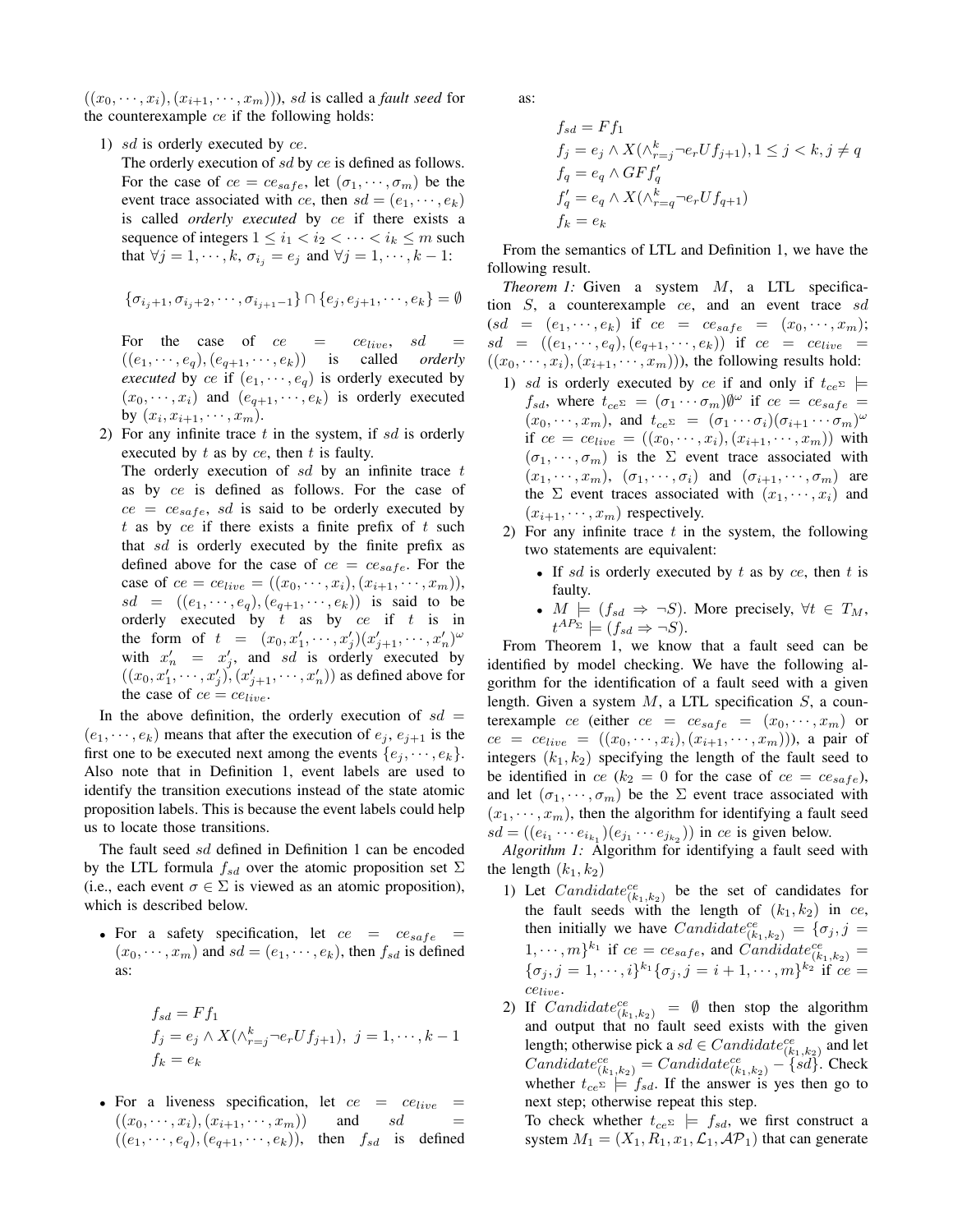the trace  $t_{ce^{\Sigma}}$ .  $M_1$  is constructed as follows:  $X_1 =$  ${x_1, \dots, x_m, x_{\epsilon}}$ ,  $\mathcal{AP}_1 = {\sigma_1, \dots, \sigma_m}$ ,  $\mathcal{L}_1(x_{\epsilon}) = \emptyset$ ,  $\mathcal{L}_1(x_j) = \{\sigma_j\}$  for  $j = 1, \dots, m, (x_j, x_{j+1}) \in R_1$  for  $j = 1, \dots, m - 1, (x_m, x_{i+1}) \in R_1$  if  $ce = ce_{live}$  $((x_0,\dots,x_i),(x_{i+1},\dots,x_m)),\{(x_m,x_\epsilon),(x_\epsilon,x_\epsilon)\}\subset$  $R_1$  if  $ce = ce_{safe} = (x_0, \dots, x_m)$ . It is not difficult to check that  $t_{ce}$  is the only  $AP_1$  trace generated by  $M_1$ . Next,  $t_{ce^{\Sigma}} \models f_{sd}$  is the same as  $M_1 \models f_{sd}$ , i.e., model checking  $M_1$  against the specification  $f_{sd}$ .

3) For the candidate sd, check whether  $M \models (f_{sd} \Rightarrow$  $\neg S$ ), i.e., model checking M against the specification  $(f_{sd} \Rightarrow \neg S)$ . If the answer is yes then stop the algorithm and output  $sd$  as a fault seed with the length  $(k_1, k_2)$ ; otherwise go to Step 2.

Algorithm 1 can be used to find a fault seed sd with the length of  $(k_1, k_2)$  in a counterexample ce (if a fault seed with such a length exists). Since our goal is to find a fault seed in the counterexample irregardless of its length, we can use Algorithm 1 to search for a fault seed with different lengths exhaustively, i.e., trying all possible  $(k_1, k_2)$  such that  $1 \leq k_1 + k_2 \leq |ce| - 1$ , where  $|ce|$  is the length of the counterexample ce. We can proceed from the shortest length of  $k_1 + k_2 = 1$  to the longest length  $k_1 + k_2 = |ce| - 1$  until we find a fault seed. With the observations that a long fault seed cannot provide much help for the fault explanation and in real applications the root cause of a fault usually can be identified by a limited number of transition executions, we can restrict the range of the lengths to be searched, i.e., we only search for all possible  $(k_1, k_2)$  with  $1 \leq k_1 + k_2 \leq K$ , where  $K$  is a reasonable small integer serving as the upper length bound of the fault seeds to be searched. Then the complexity of the above search for a fault seed with a length  $1 \leq k_1 + k_2 \leq K$  is  $O(|X|[\min(|\Sigma|, |\text{ce}|-1)]^K)$ .

## IV. AN ILLUSTRATIVE EXAMPLE

In this section we use an example to illustrate our approach for the fault explanation and isolation. We consider a communication application in the automotive CAN (controller area network) systems. An automotive CAN system consists of a number of ECUs (electrical control unit) that are connected by a CAN bus. In most cases, an ECU on the low-speed network with Single-Wire CAN is powered permanently. To save the battery power, such an ECU must enter a low power mode to reduce power consumption. Mostly, the *STOP* instruction of a micro-processor is used to enter a low power mode. But the *STOP* instruction must be executed in a way that an external interrupt can wakeup the micro-processor from this mode.

As identified in an application note ([7]), if a wakeup interrupt is used, which occurs only once after it has been enabled, the micro-processor may enter the *STOP* mode *after* this interrupt has been generated; and then there will be no further wakeup interrupt while the micro-processor is in *STOP* mode. In this case, the micro-processor will stay forever in the *STOP* mode, which is a malfunction of the system. Such a one-time wakeup interrupt is the wakeup interrupt from the CAN-controller, because the CAN-controller only generates the wakeup interrupt in the sleep-state and leaves immediately this state after a wakeup interrupt is generated. The explanation for the micro-processor could enter the *STOP* mode after the wakeup interrupt has been generated is given below as in [7]. When the application software on the ECU issues the *STOP* instruction to the micro-processor, the application software needs to enter a critical section to perform some non-interruptive tasks. After finishing those non-interruptive tasks, application software issues the *STOP* instruction to the micro-processor, and the micro-processor enters the *STOP* mode and stays there. So there is a short time window for the critical section. If the wakeup interrupt comes to the application during the short time window of the critical section, it will not be taken care of. As a result, the system continues to enter the *STOP* mode after the wakeup interrupt was generated. The reason for the above fault is that the wakeup interrupt comes while the system is in the critical section.

The above scenario is conceptually captured in Figure 1. There are four main parts in the system: *Application* on the



Fig. 1. A faulty scenario for the system

ECU to issue the *STOP* instruction, *Node Management* to manage the sleep and wakeup, *CAN-Driver* to interact with the *CAN-Controller*, and the *CAN-Controller* to connect to the CAN bus. The first three parts are software running on the micro-processor and the last part *CAN-Controller* is a hardware independent of the micro-processor. Suppose under certain conditions (such as no bus communication for some time), the system needs to go to sleep, which is represented as an input of *COMM OFF* to the *Node Management*. Then the *Node Management* asks the *CAN-Driver* and the *Application* to go to sleep by calling the functions *CanSleep* and *ApplNwmSleep* respectively. Next, In the function call of *CanSleep*, the *CAN-Driver* asks the *CAN-Controller* to go to sleep by sending it *Sleep*; and in the function call of *ApplNwmSleep*, the *Application* asks the micro-processor to enter the *STOP* mode, and there is a critical section for entering the *STOP* mode. After receiving *Sleep*, the *CAN-Controller* goes to the sleep-state and could be waked up by a high level voltage from the bus when there is a need for bus communications. Once the *CAN-Controller* is waked up, it sends *Wakeup Interrupt* to the *CAN-Driver*; and then the *CAN-Driver* calls the function *NmCanWakeUp*, in which the *Node Management* calls *ApplNwmWakeupMsgRecv* to inform the *Application* of the wakeup. If the *Application* takes care of the interrupt then the micro-processor will be waked up.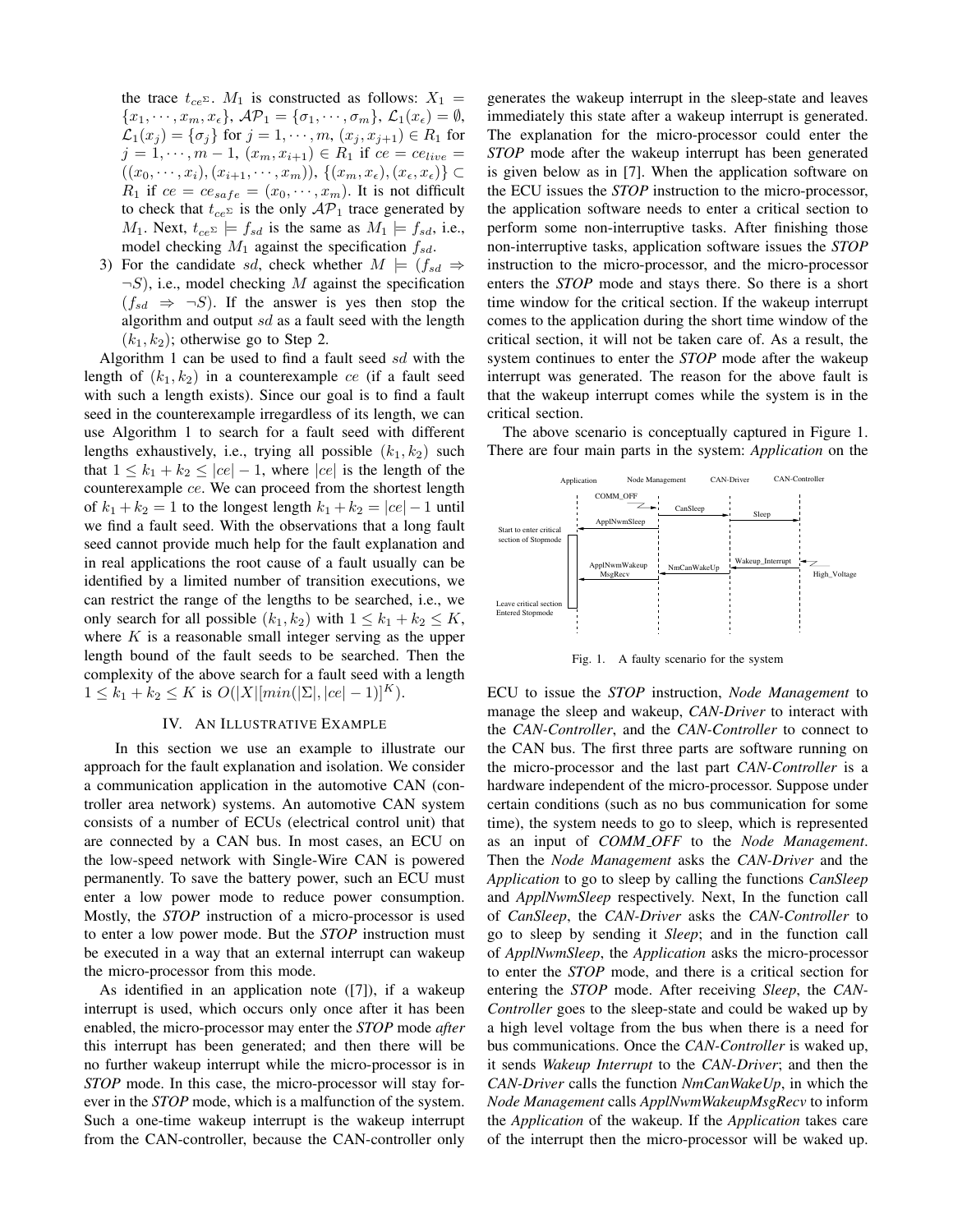However, as shown in Figure 1, the *ApplNwmWakeupMsgRecv* of the wakeup interrupt arrives while the *Application* is in the critical section, so the interrupt is not taken care of by the *Application* and the micro-processor continues to enter the *STOP* mode and stays there without any further *Wakeup Interrupt* to wake it up.

To apply our approach to the above example, we first need to model the system. The system is modeled in three modules: the *STOP-WakeUp Control* module, the *CAN-Controller* module, and the *Wakeup-Interrupt Handler* module, which are shown in Figure 2. The *STOP-WakeUp Control* module



Fig. 2. Three modules in the system

combines the functions of *Application*, the *Node Management*, and the *CAN-Driver* for the control of entering the *STOP* mode and waking up to the active mode. The *CAN-Controller* module models the behavior of the CAN controller. The *Wakeup-Interrupt Handler* module models the handling of the *Wakeup Interrupt* from the *CAN-Controller*.

The model for the whole system can be obtained from the composition of the above three module models, which is shown in Figure 3, where *Active* is the only atomic proposition, which holds only at the initial state. In the



Fig. 3. The system model

model, there is self-loop labeled by  $\epsilon$  at the state  $x_{20}$ . The  $\epsilon$  is the null event and the loop is added to keep the system to be non-terminating. The specification of the system is given by the LTL formula "GF Active", which requires the system to be always able to return to active mode. Note that the specification represents a liveness property. The above system model can be transferred into a standard Kripke structure as described earlier, in which we basically remove the event label for each transition, add the event to the label of the destination state of the transition, and let the event be an atomic proposition that holds at the destination state of the transition. The detailed Kripke structure model is omitted here.

Next, we model check the system against the specification " $GF$   $Active$ ". As expected, the system does not satisfy the specification and a counterexample is generated. Suppose the counterexample obtained is

 $ce = ce_{live} = (((x_0, \epsilon), (x_1, \text{COMM\_OFF}),$  $(x_2, CanSleep), (x_3, Sleep), (x_4, ApplNumSleep),$  $(x_5, Enter\,CS), (x_9, High\, Voltage),$  $(x_{13}, Wakeup\_{Hterrupt}), (x_{17}, NmCanWakeUp),$  $(x_{19}, \text{Appl} Nwm Wakeup MsqRecv),$  $(x_{20}, \text{Leave } CS), (x_{20}, \epsilon), ((x_{20}, \epsilon))$ 

Now we can apply our approach to the above example. To find a fault seed for the above counterexample, Algorithm 1 is used. We use the length of the counterexample as the upper length bound for the fault seeds to be searched. Note that in the counterexample the first part contains 10 non events *(COMM OFF, CanSleep, Sleep, ApplNwmSleep, Enter CS, High Voltage, Wakeup Interrupt, NmCanWakeUp, ApplNwmWakeupMsgRecv, Leave CS)* and the second part does not contain any non- $\epsilon$  event. So we only need to consider the fault seeds of the length  $(k_1, k_2)$  with  $k_1 \leq 10$ and  $k_2 = 0$ .

From Algorithm 1, we obtain the following fault seed for the counterexample: *sd=(Enter CS, ApplNwmWakeupMsgRecv, Leave CS)*. From the fault seed it is clear that the fault is caused by the coming of the *ApplNwmWakeupMsgRecv* between *Enter CS* and *Leave CS*, which means the wakeup interrupt comes while the application is in the critical section. Thus, our approach provides good fault explanation for the example.

#### V. CONCLUSION

In this paper, we studied the fault explanation and isolation problem for discrete event systems with LTL specifications. The notion of fault seed was introduced to characterized the cause of a fault. The fault seed was further encoded into LTL formula, and then the fault seed identification problem was reduced to a model checking problem. An algorithm based on model checking was developed for the fault seed identification. The effectiveness of the algorithm was demonstrated by an automotive communication example. For further research, one interesting topic would be to extend the approach to concurrent systems.